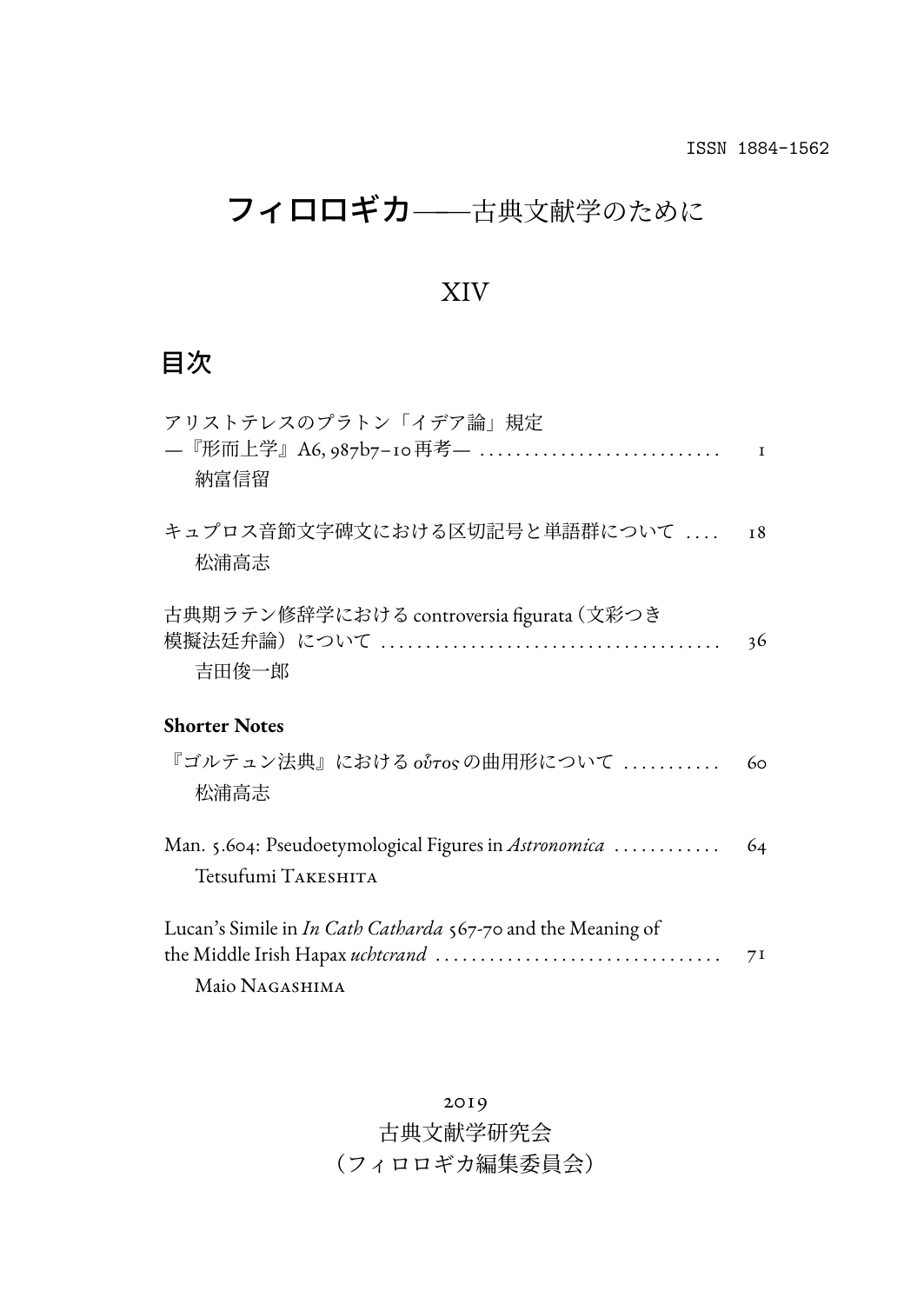(編集責任)

『フィロロギカ』編集委員会

| 事務局長                            | 葛西康徳 |                         |  |
|---------------------------------|------|-------------------------|--|
| 名誉編集委員 久保正彰、Elizabeth CRAIK、安西眞 |      |                         |  |
| 編集委員                            |      | 大芝芳弘、高橋宏幸、佐野好則、         |  |
|                                 |      | 納富信留、日向太郎、Martin CIESKO |  |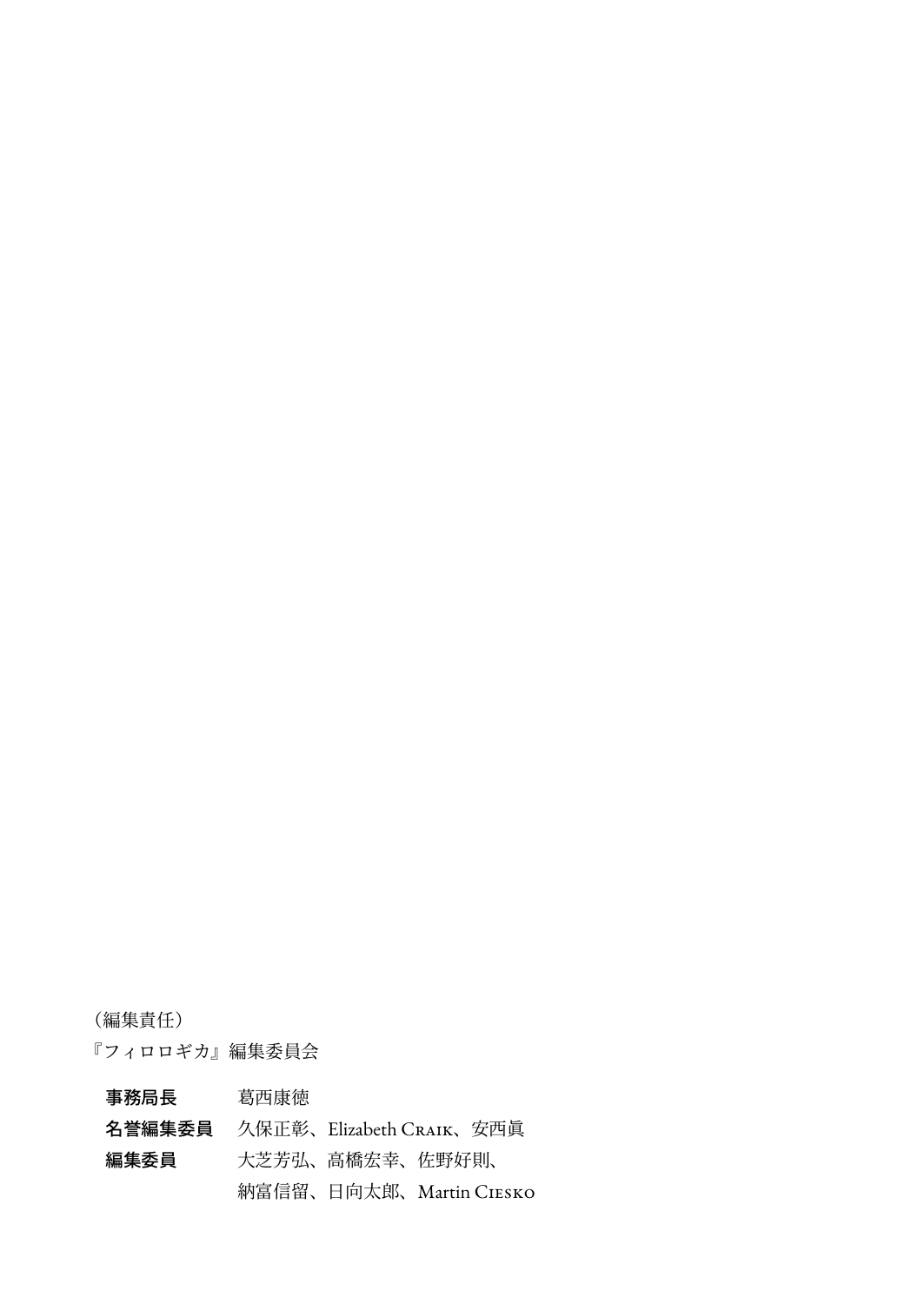## Man. 5.604: Pseudoetymological Figures in *Astronomica*

Tetsufumi Takeshita

#### 1 Introduction

In the fifth book of *Astronomica*, Manilius describes the so-called paranatellonta (i.e., constellations rising with each of the zodiacal signs) and their effects. At the end of the Andromeda episode in which the poet depicts the battle of Perseus against  $Cetus <sup>$x$</sup>$ , the text is somewhat obscure:

efflat et in caelum pelagus mergitque volantem sanguineis undis pontumque exstillat in astra (Man. 5.603-604)

exstillat **M**: extollit **GL**

The Loeb translation is as follows<sup> $z$ </sup>:

it spouts forth sea towards heaven, drenches its winged assailant with a blood-stained deluge, and sends in spray the ocean to the stars.

Most editors adopt M's reading, but they do not give a sufficient explanation of *exstillat*. The purpose of this paper is, therefore, to argue that *exstillat* is defensible and fits with Manilius' style.

<sup>\*</sup> I would like to express my thanks to Yoshihiro Oshiba, Taro Hyuga, Yoshinori Sano, and Shunichiro Yoshida who attended the 17th annual conference of Philologica and gave comments on the earlier version of this paper.

<sup>\*1</sup> In this famous episode, Manilius obviously imitates Ovid's *Metamorphoses*: on the relationship between Ovid and Manilius, see Flores 1960: 54-56; Flores 1966: 29-32.

<sup>\*2</sup> Goold 1977: 349.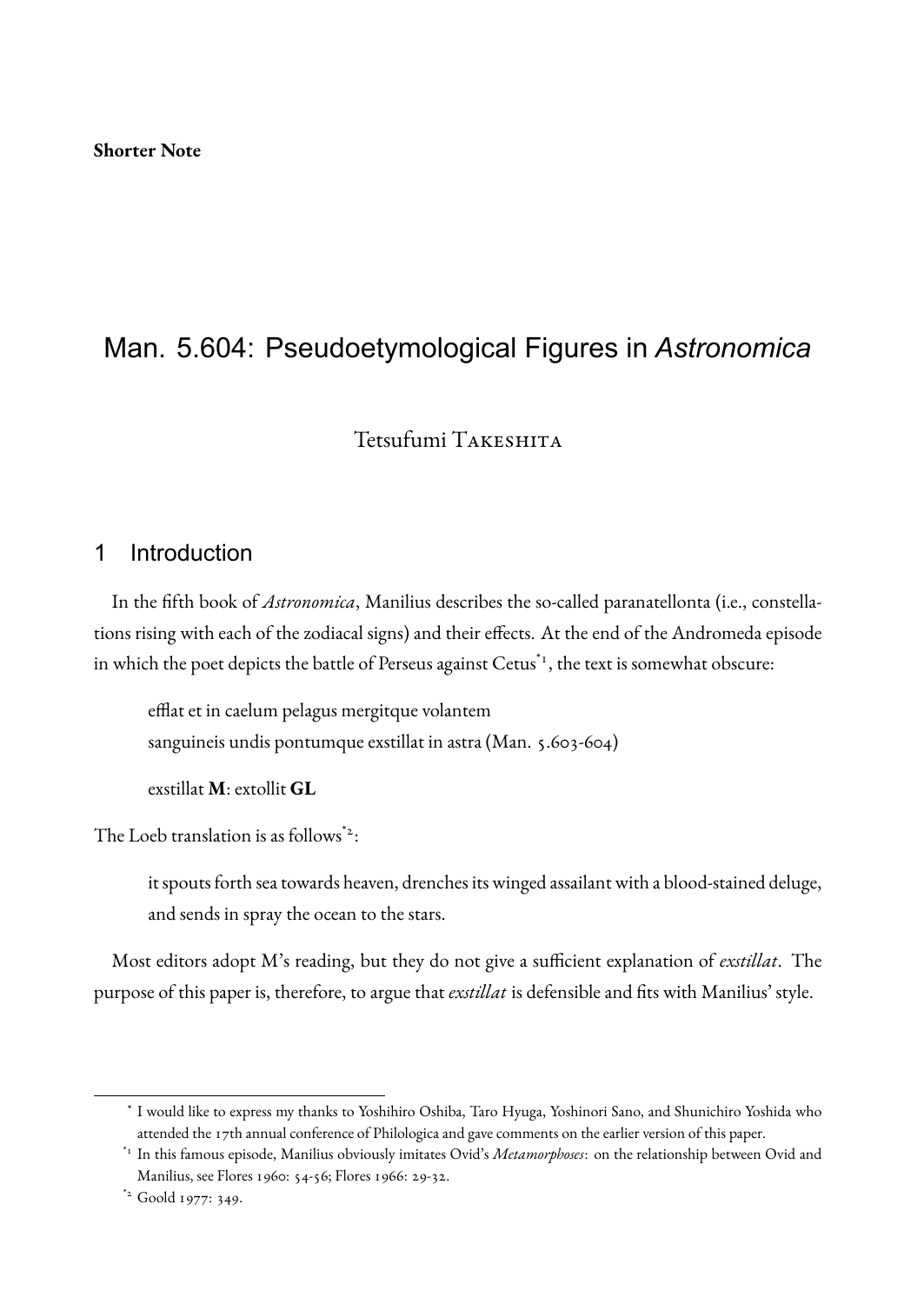#### 2 *Exstillat* or *extollit*: Discussions in Manilian Scholarship

Earlier editors did not find any difficulty in the passage; neither Scaliger nor Bentley have been troubled by the verse and accepted the reading of  $\operatorname{GL}^*$ <sup>3</sup>.

It was Jacob who first preferred *exstillat* to *extollit*, though he did not give any explanation, and Breiter rejected *extollit* because of its exaggerated meaning<sup>\*4</sup>.

Housman, the most eminent critic in Manilian scholarship, accepted Jacob's text and remarked that the poet had imitated Vergil's *Aeneid* here:

**604 exstillat M, extollit GL.** illud multo significantius est recteque ab Iacobo receptum, etsi usus transitiui, de quo in simplici uerbo constat, exemplum in hoc quidem composito non uidetur extare; nam de Colum. XII 50 2 parum liquet. imitatur Verg. Aen. III 567 *spumam elisam et rorantia uidimus astra* (Housman 1930: 76-77)

Even if we admit the resemblance and accept Housman's interpretation, the exact meaning of *exstillat* still remains obscure.

In 1984 Jones dissented from Housman's view and proposed to take GL's reading *extollit*: he argued that *exstillo* means the downward movement of liquids and in other cases it is always intransitive\*5. He found approval only with Liuzzi who also rejected Housman's view and denied Manilius' imitation of Vergil because of the difference in context<sup>\*6</sup>. But if we take *extollit* with Jones, the quasitautological repetition (*efflat* et in *caelum pelagus*and *pontumque extolllitin astra*) seems awkward, if not intolerable.

On the other hand, recent scholars, especially Flores<sup> $\tau$ </sup> and Hübner<sup>\*8</sup>, retain the reading of M, though both of them recognize the unusual meaning of *exstillo*.

<sup>\*3</sup> Scaliger 1579: 132; Bentley 1739: 295.

<sup>\*4</sup> 'extollit pontum wäre übertrieben; exstillat m (*sic*) ist angemessen' (Breiter 1908: 172).

<sup>\*5</sup> 'Given Housman's note one might pass over the transitive use here, especially as*exstillo*is not common word, but the resemblance it bears to its usual sense is so slight, apart from this, that doubts obtrude' (Jones 1984: 139).

<sup>\*6</sup> Liuzzi 1997: 150-151.

<sup>\*7</sup> Italian translation: 'buffa anche zampilli verso il cielo e sommerge il volante | avversario con getti sanguigni e spruzza fino agli astri l'oceano.' According to the commentary, there is a semantic innovation: 'Il verbo *exstillo* viene opposto al più ovvio e naturale *destillo*, che esprime il cadere delle gocce dall'alto, e risulterebbe una innovazione semantica assoluta di Manilio' (Feraboli et al. 2001: ad loc.).

<sup>\*8</sup> German translation: 'Sie sprüht Meerwasser zum Himmel empor und taucht den Fliegenden (Perseus) | in blutrote Wellen und spritzt das Meerwasser hoch zu den Sternen' (Hübner 2010: ad loc.).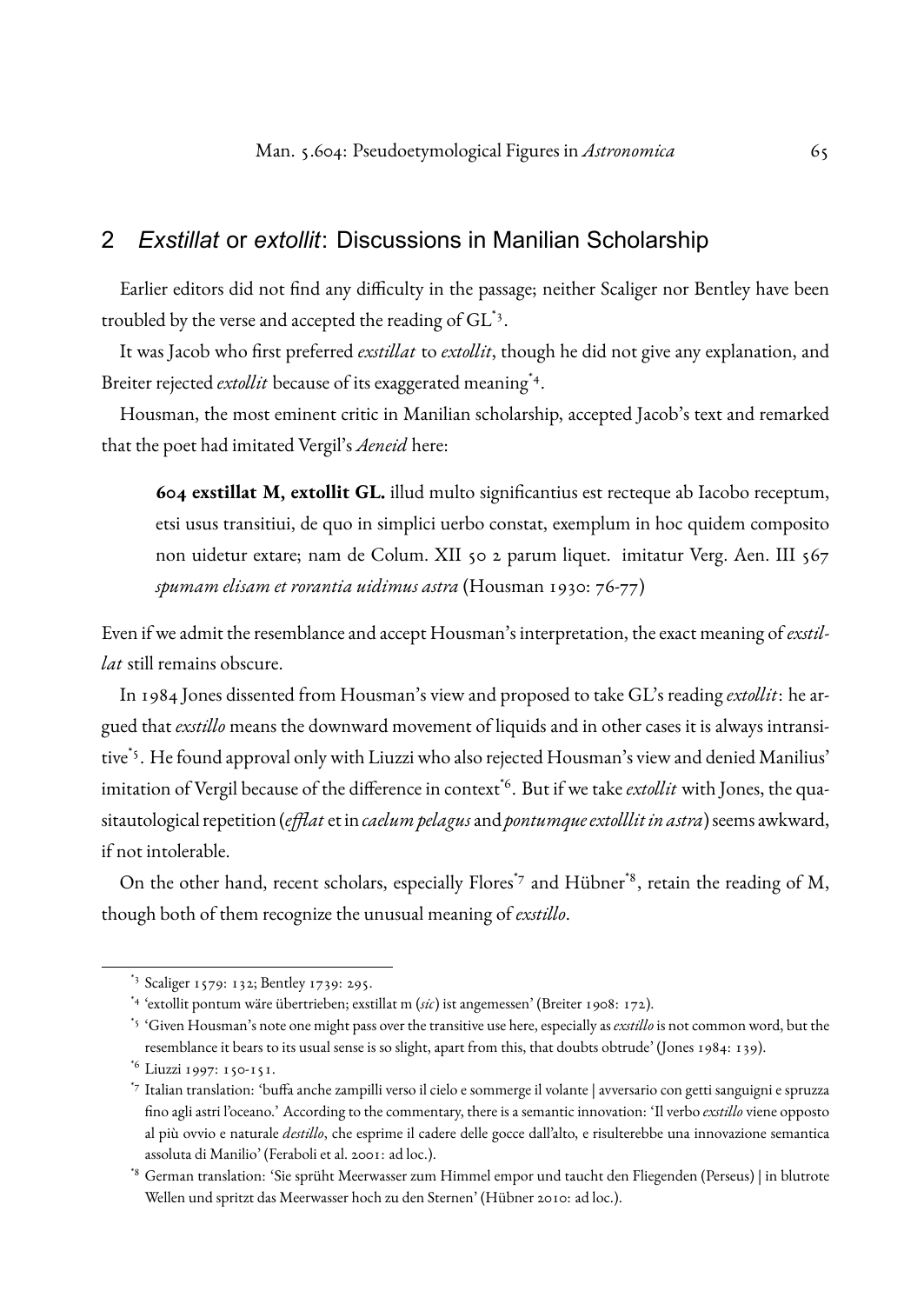#### 3 Survey of the Manuscript Tradition

Before examining the meaning of *exstillo*, we shall give a brief survey of the manuscript tradition of*Astronomica*. Among all the manuscripts of Manilius, the most important ones are the following:

- $M = \text{codex Matritensis } 3678$
- G = codex Gemblacensis (Bruxellensis 10012)
- $\bullet$  L = codex Lipsiensis 1465

Since G and L descend from the same parent  $a^{\ast}$ 9, one can not adopt the reading of GL simply by majority, and the fact that *exstillat* is a *lectio difficilior* requires careful consideration.

#### 4 Grammatical Problems

Jones asserts that *exstillo* can be used only intransitively and means the downward movement of liquids. In this passage, there are two difficulties: (1) the transitive use of *exstillo*and (2) a contradictory movement of drops (downward (*exstillat*) or upward (*in astra*)).

First, if we take into account the feature of*e(x)-* compounds in *Astronomica*, it is not unlikely that the poet uses it as a transitive verb. At the end of the first proem, the poet prays for the success of his enterprise:

ut possim rerum tantas emergere moles (Man. 1.116)

Here *emergere* is troublesome; Bentley emended it and read *evincere*, but modern editors retain the transmitted text. If *emergere* is sound and used transitively, the phrase can have two meanings: (1) by analogy to *eluctari*, *emergere* means 'to surmount, overcome' (Housman, Goold), or (2) on the basis of its reflexive use, we can take *emergere* to mean 'to bring forth, bring to light, disclose' (Liuzzi, Fels).

So far as I know, this verb is almost always used intransitively in classical Latin, but the cases of Catullus (64.14) and *Appendix Vergiliana* (*Dirae* 57) which are substantially reflexive can make its transitive use less awkward. Apart from classical writers we can find its transitive use in the *History of the Franks* by Gregory of Tours (*Hist*. 6.15)\*10. Therefore *exstillat* should not be discarded solely

<sup>\*9</sup> On the *stemma codicum*, see Goold 1985: XI.

<sup>\*10</sup> See also *TLL* s.v. *emergo* 473.39-43.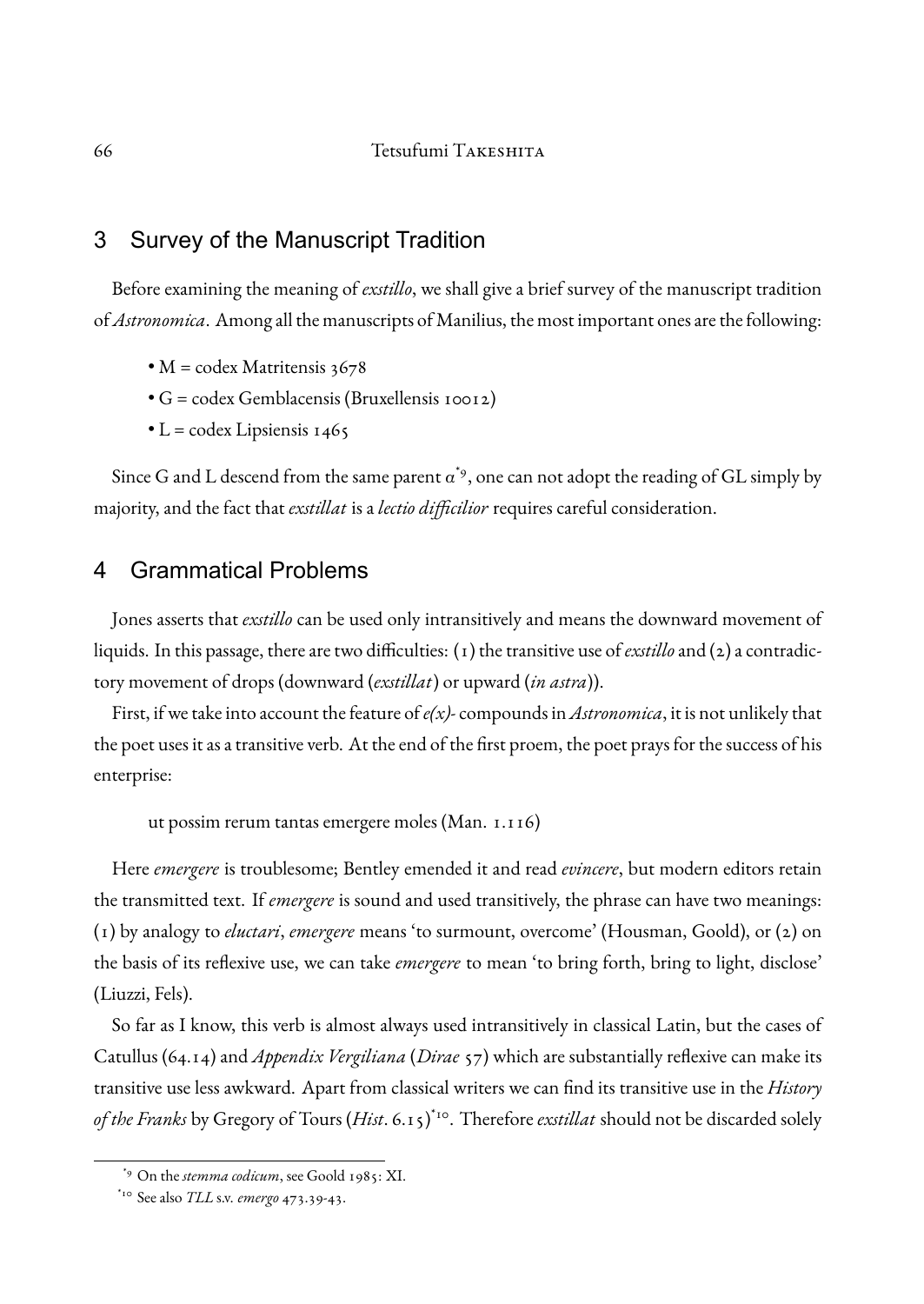because of its transitive use.

Second, it is somewhat puzzling that the movement of *exstillat* is downward, while*in astra* seems to suggest an upward direction. If we take *in astra* as 'on to stars' and assume that *mergit* implies a downward movement, Perseus must be flying higher than stars, and it is quite incomprehensible. This problem, I think, will be solved by assuming that the preposition *in* indicates manner or form rather than direction<sup>\*11</sup>. However, this interpretation needs a more detailed examination of the verse and it will be discussed in the next section.

#### 5 Manilius' Pseudoetymological Figures

Let us examine the meaning of *exstillat* in the present context more closely.

Since the poet not infrequently makes use of pseudoetymological (or paretymological) figures, it will be found that here the poet suggests the connection between *stilla* and *stella*.

In fact, we find a passage of Quintilian where he mentions a *clarus in litteris* and criticizes his pseudoetymological explanation of *stella*\*12:

sic perveniemus eo usque *ut 'stella' luminis stilla credatur*, cuius etymologiae auctorem clarum sane in litteris nominari in ea parte qua a me reprenditur inhumanum est. (Quint. *Inst*. 1.6.35)

This paretymology may have its origin in Stoic thought; since *Astronomica*'s world view agrees with that of the Stoics $^{\dagger_{13}}$  and the poet probably was well acquainted with their doctrine, it will not be surprising that he made use of the etymological theory of this school\*14.

The following passages will prove Manilius' tendency to use pseudoetymological figures: In the first proem, Manilius invokes the help of Augustus:

<sup>\*11</sup> I.e. 'as though to become stars' or 'fashioned like stars' etc. See *OLD* s.v. *in* 18a, c; Kühner-Stegmann §107e. This usage of*in* is usually accompanied by*modum*etc., but not necessarily: '(equum) pellis aenis | in plumam (= in modum plumae) squamis auro conserta tegebat' (Verg. *Aen*. 11.770-771). Manilius himself uses this kind of *in*: 'Euxinus Scythicos pontus sinuatus in arcus' (Man. 4.755).

<sup>\*12</sup> Of course, phonetically there is a difference: *stella* has a long *ē*, while *stilla* etymologically has a short *ĭ*; it is, however, uncertain whether or not ancient grammarians were aware of the quantitative difference. For other explanations, see Maltby 1991: s.v. *stella*.

<sup>\*13</sup> On the intellectual background of *Astronomica*, see Volk 2009: 226-258. She points out that Stoicism exerted the largest influence upon this work.

<sup>\*14</sup> On the relationship between Manilius' symbolical language and Stoic allegory, see Schrijvers 1983: 149; on the affiliation of *Astronomica* with Stoic poetry, see Takeshita 2016: 32-38.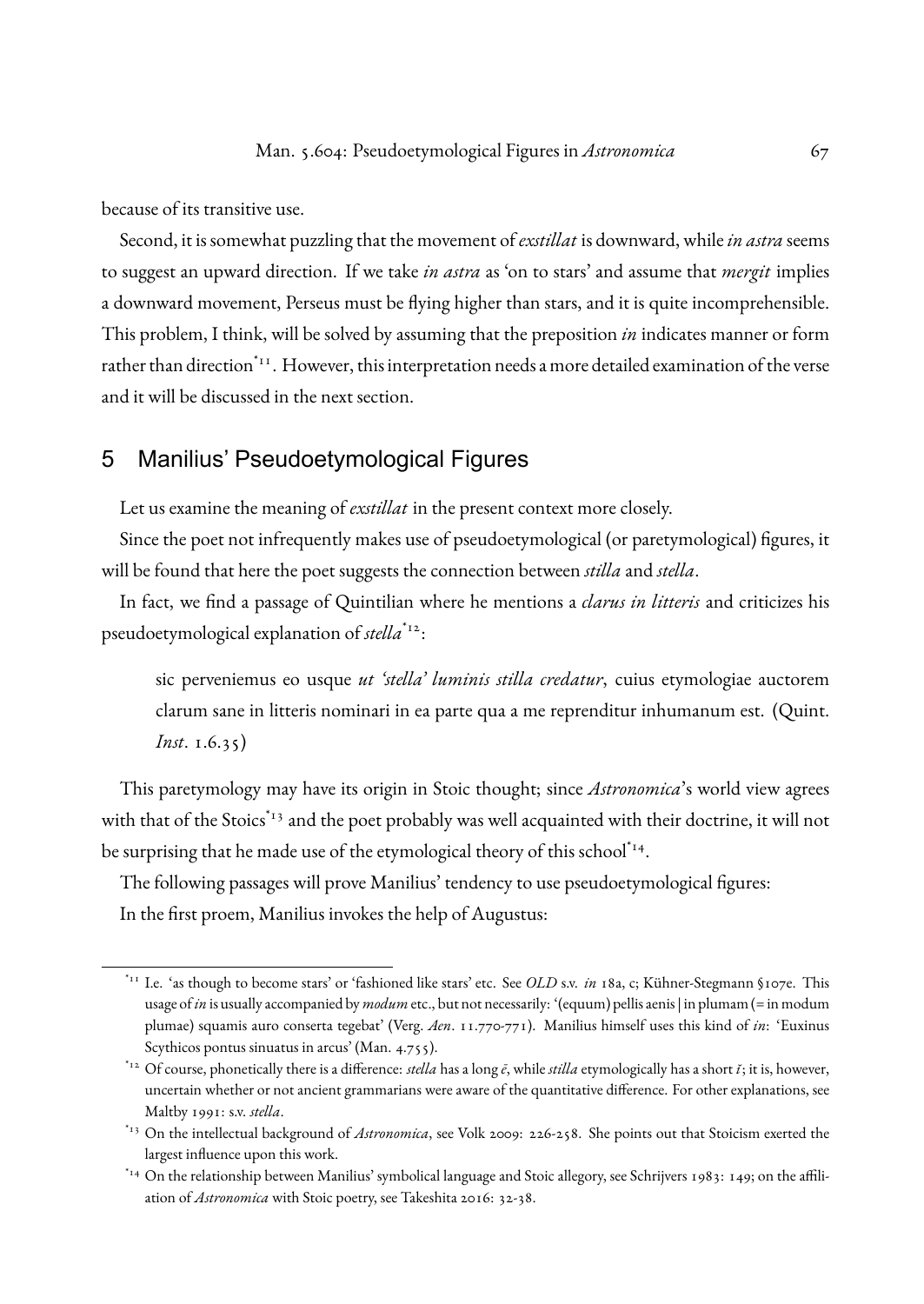qui regis augustis parentem legibus orbem, (Man. 1.7)

Although it is a sort of allusion rather than an etymological figure, the poet implies the Emperor himself through the phrase *augustis legibus*.

insignemque facit caelato lumine mundum. (Man. 1.680)

caelato lumine **O** *prob. van Wageningen, Liuzzi*: lato caelamine *Garrod, Goold*: caelato culmine *Housman, Flores*

Whether it needs correction or not, one can see a connection between *caelare* and *caelum*. Pliny the Elder attributes this paretymological explanation of *caelum* to Varro<sup>\*15</sup>. A little later text states:

namque in caeruleo candens nitet orbita mundo ceu missura diem subito caelumque recludens, (Man. 1.703-704)

Describing the Milky Way, Manilius suggests another etymological figure which can find modern linguistic support\*<sup>16</sup>.

In the second book, he emphasizes the absolute authority of Fortune and asks:

quod Fortuna ratum faciat, quis dicere falsum audeat et tantae suffragia vincere sortis? (Man. 2.134-135)

Here one can find the connection between 'reckoned, certain' (*ratum*) and 'reason' (*ratio*) which means the rule of fate not infrequently found in *Astronomica*\*17 .

In 2.443, describing the correspondence between zodiacal signs and Olympian gods, Manilius uses *Mavors*\*18, the archaic form of Mars and suggests its connection with *mors* ('death')\*19 .

<sup>\*15</sup> 'equidem et consensu gentium moveor; namque et Graeci nomine ornamenti appellavere eum et nos a perfecta absolutaque elegantia mundum. caelum quidem haut dubie caelati argumento diximus, ut interpretatur M. Varro. adiuvat rerum ordo discripto circulo qui signifer vocatur in duodecim animalium effigies et per illas solis cursus congruens tot saeculis ratio' (Plin. *NH* 2.3.8). See also Isid. *Etym*. 13.4.1.

<sup>\*16</sup> *Caerulus* and *caeruleus* come from \**caelulus* by dissimilation. Cf. de Vaan 2008: s.v. *caelum*.

<sup>\*17</sup> Lühr 1969: 182 thinks it is one of the instances equal to *fatum*. In addition, Feraboli et al. 1996: 304 quote Varro's testimony: 'quod enim fit rite, id ratum ac rectum est' (Varro, *Lat*. 7.88).

<sup>\*18</sup> 'pugnax Mavorti Scorpios haeret' (Man. 2.443). It may be an imitation of Lucretius (1.32). 'He (= Mars) is also a symbol of disintegration, and indeed of death: it may well be that Lucretius uses the archaic form Mavors here, and only here, in order to underline the connection between Mars and Mors' (Wormell 1960: 61).

<sup>\*19</sup> Furthermore, the following passages show that Manilius also had an interest in Greek etymology: 1.292-293 (*axis* (ἄξων) and ἄγεσθαι, see Malchin 1893: 19; or ἅμαξα, see Feraboli et al. 1996: 223-224), 2.81 (*frons*and φροντίς, see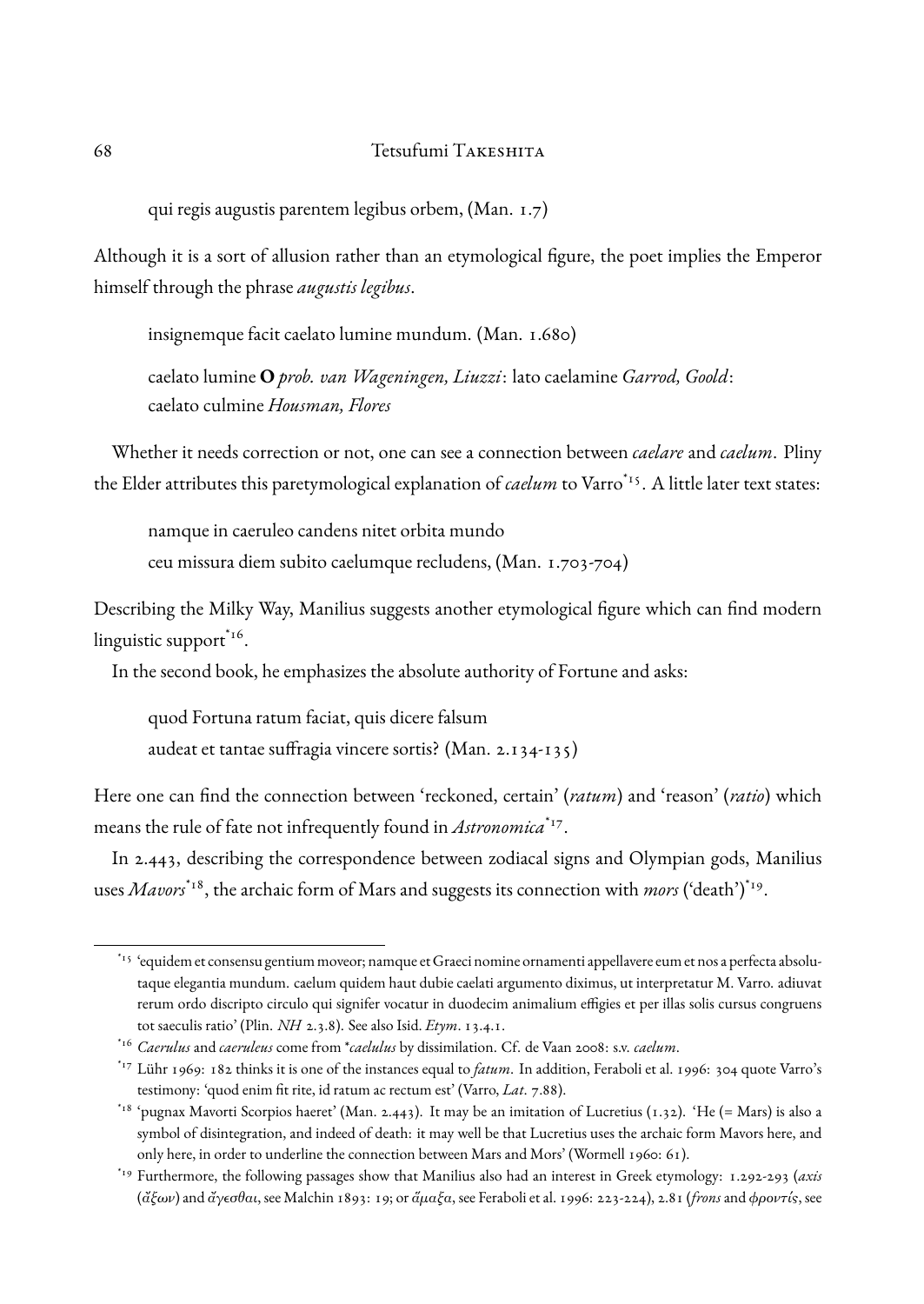#### 6 Conclusion

To return to the verses in question, they can be translated as follows:

it spouts forth sea towards heaven, drenches its winged assailant with a blood-stained deluge, and *lets fall the ocean in drops just like stars*\*20 .

The difficulty pointed out by Jones is not crucial and will be resolved, or at least reduced. In addition, the pseudoetymological figure between *stilla* and *astra* (= *stellae*) fits with Manilius' style, as shown above. It is therefore concluded that the poet wrote*exstillat* with the intention of alluding to the connection between a 'drop' (*stilla*) and a 'star' (*stella*) \*21 .

(Kyoto University)

#### Bibliography

Bentley, R.(1739), *M. Manilii Astronomicon*, Londini.

Breiter, T.(1907-1908), *M. Manilius: Astronomica*, I. Text, II. Kommentar, Leipzig.

de Vaan, M.(2008), *Etymological Dictionary of Latin and the other Italic Languages*, Leiden.

Fels, W.(1990), *Manilius: Astronomica*, Stuttgart.

Feraboli, S., Flores, E., Scarcia, R.(1996-2001), *Manilio: Il poema degli astri*, 2 voll., Milano.

Flores, E.(1960), 'Augusto nella visione astrologica di Manilio ed il problema della cronologia degli *Astronomicon libri*', *Annali della Facoltà di Lettere e Filosofia dell'Università di Napoli* 9: 5-66.

——–(1966), *Contributi di filologia maniliana*, Napoli.

Goold, G.P.(1977, <sup>2</sup> 1992), *Manilius, Astronomica*, Cambridge/Mass.-London.

——–(1985, <sup>2</sup> 1998), *M. Manilii Astronomica*, Leipzig.

Housman, A.E.(1903-1930), *M. Manilii Astronomicon libri*, 5 voll., Londinii.

Hübner, W.(2010), *Manilius: Astronomica Buch V*, Bd. 1 Einführung, Text und Übersetzung; Bd. 2 Kommentar, Berlin/New York.

Jacob, F.(1846), *M. Manilii Astronomicon libri quinque*, Berolini.

Jones, F.(1984), 'A Note on Manilius 5. 604', *Acta Classica* 27: 139.

Feraboli et al. 1996: 304), 4.729-730 (μαῦρος and ἀμαυρός, on the color of Mauretanians), and 5.350 (Κένταυρος and  $\kappa \epsilon \nu \tau \epsilon \hat{\iota} \nu$ ).

\*20 If we consider *astra* (= *stellas*) as 'shooting-stars', their downward movement corresponds to Manilius' own description of shooting-stars: 'praecipites stellae passimque volare videntur'(Man. 1.847).

<sup>\*21</sup> So Manilius not only imitates Ovid (*belua puniceo mixtos cum sanguine fluctus* | *ore vomit; maduere graves aspergine pennae*, Ov. *Met*. 4.728-729), but also adds a new image.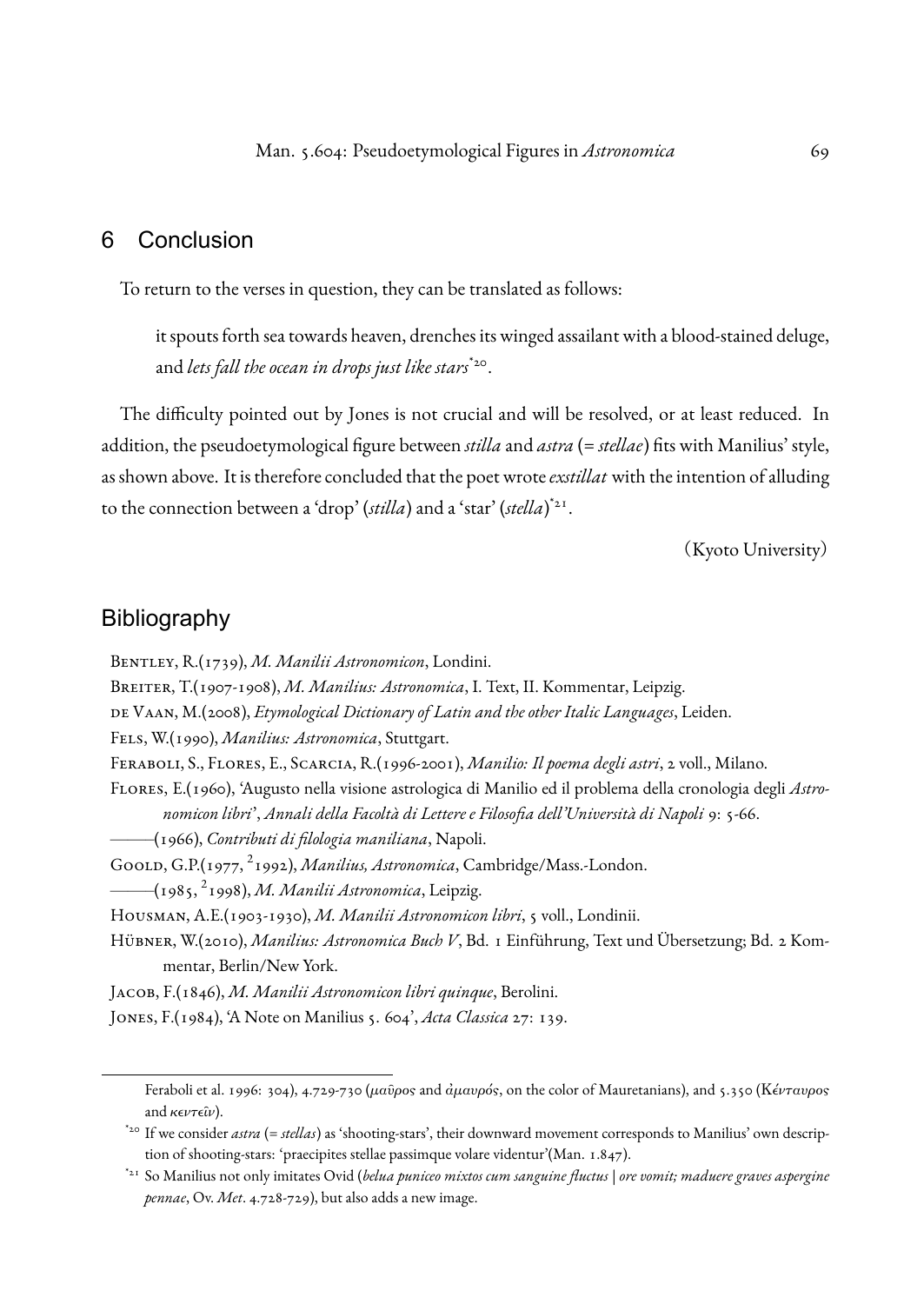#### 70 Tetsufumi Takeshita

Liuzzi, D.(1991-1997), *Astronomica*, 5 voll., Galatina.

Lühr, F.-F.(1969), *Ratio und Fatum: Dichtung und Lehre bei Manilius*, Frankfurt am Main.

Malchin, F.(1893), *De auctoribus quibusdam qui Posidonii libros meteorologicos adhibuerunt*, Rostochii.

Maltby, R.(1991), *A Lexicon of Ancient Latin Etymologies*, Leeds.

Scaliger, J.(1579), *M. Manili Astronomicon libri quinque*, Lutetiae.

- Schrijvers, P.(1983), 'Le Chant du monde : Remarques sur *Astronomica* I 1-24 de Manilius', *Mnemosyne* 36: 143-150.
- Takeshita, T. (2016), 'Studies on the First Proem of *Astronomica*', *Classical Studies* (Kyoto University), 24: 21-46.(=竹下哲文,「マーニーリウス『アストロノミカ』第1巻序歌の研究」『西洋古典論集』  $24: 21-46$ .

Volk, K.(2009), *Manilius and His Intellectual Background*, Oxford University Press.

Wormell, D.E.W.(1960), 'Lucretius: The Personality of the Poet', *Greece & Rome* 7.1: 54-65.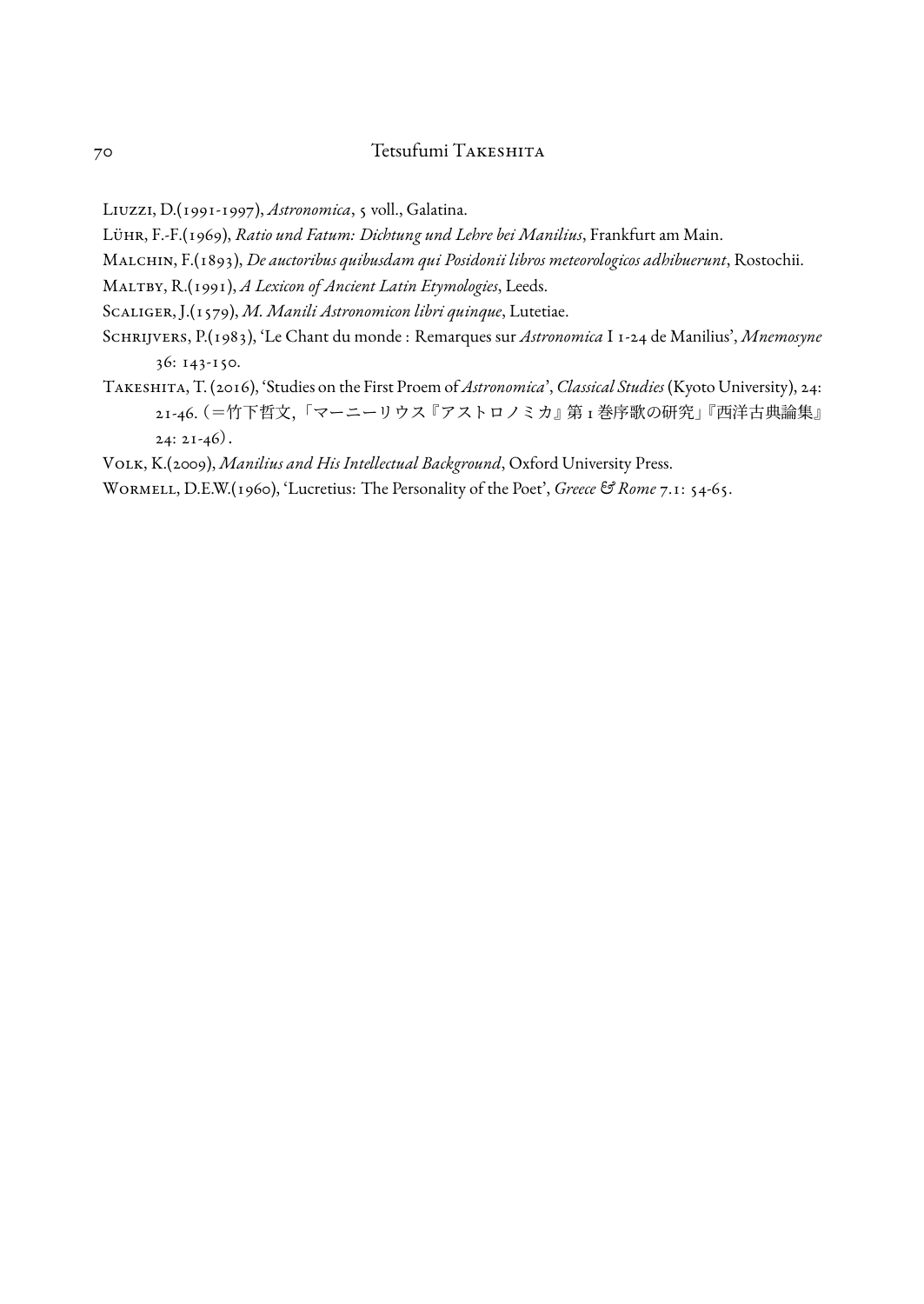**フィロロギカ――**古典文献学のために 第 XIV 号

2019年(令和元年)6月30日発行

| 編集・発行 | フィロロギカ編集委員会 (古典文献学研究会)          |
|-------|---------------------------------|
|       | 〒192-0397 東京都八王子市南大沢 I-I        |
|       | 首都大学東京人文科学研究科大芝芳弘研究室            |
|       | Tel: 042-677-2069 (直)           |
|       | Mail: philologica@hotmail.co.jp |
| 印刷・製本 | 株式会社インフォテック                     |
| 頒価    | $2,000$ H                       |